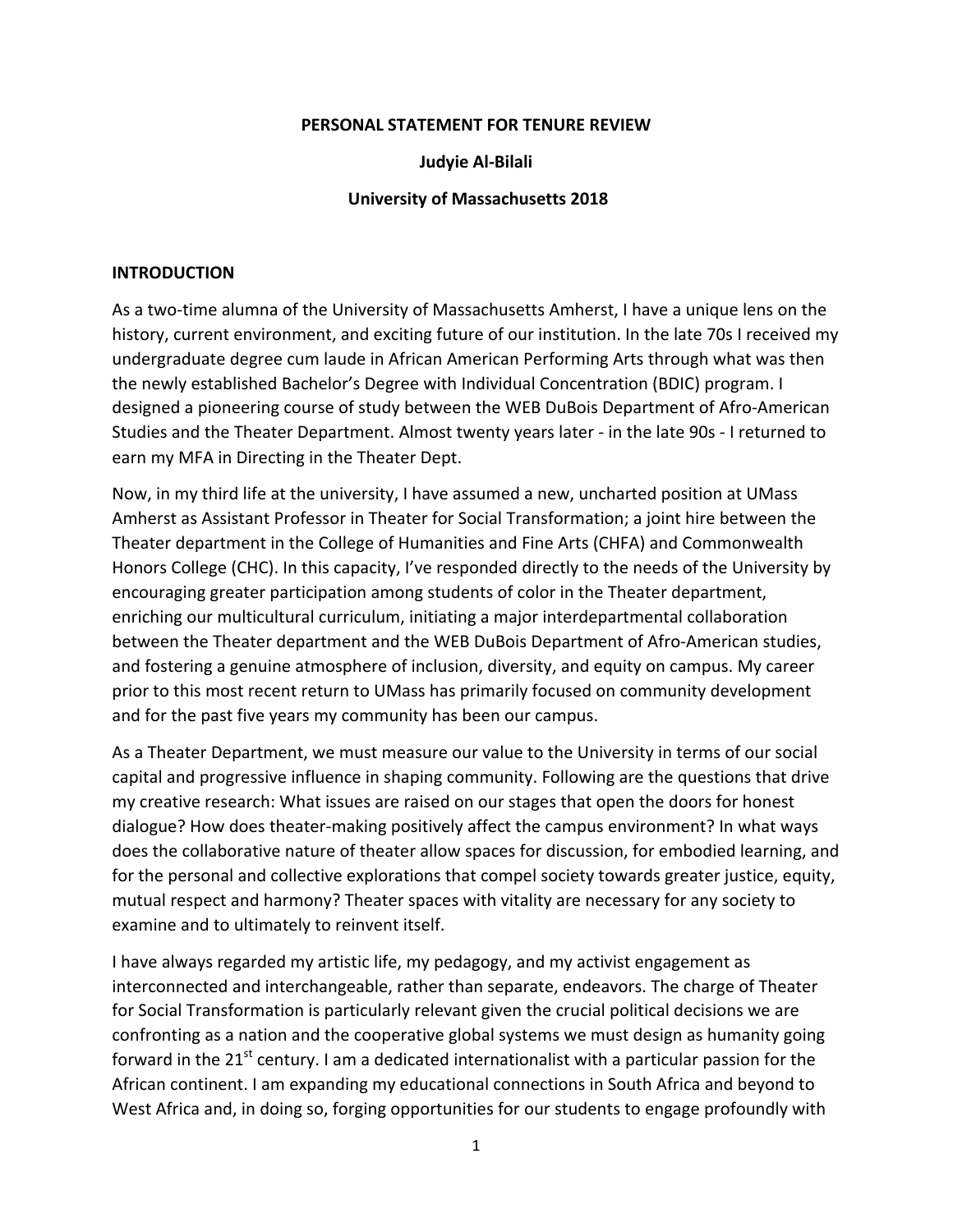the world. My personal statement is organized to highlight the organic intersections between my creative research, teaching, service, and professional development.

### **CREATIVE RESEARCH**

Since joining the faculty in 2013, I have cultivated three significant areas of research: one is a continuation of work I began in South Africa and the other two are new initiatives at UMass. *Brown Paper Studio* is my Applied Theater methodology created in 2004 while a Fulbright Senior Scholar in Cape Town. Art, Legacy & Community was launched here in 2014 and what began as a two-year project and has grown into an on-going exploration of the forty year history of progressive Black scholarship and creative expression on our campus and surrounding community. The working title for my most recent research stream is The New Myth and investigates how definitions of power within Pan-African spiritual traditions and the nonhierarchical structures of the #BlackLivesMatter movement are mutually invigorating. All three areas relate directly to the theories and practices of *Theater for Social Transformation*.

#### Brown Paper Studio

Brown Paper Studio's name derives from the practice of posting large sheets of brown paper on studio walls and encouraging participants to write and express themselves freely as the group engages in theater games, exercises, and improvisations towards devising original scripts for performance. It is defined as an Applied Theater methodology because it is 1) generally performed outside of traditional theater spaces, 2) presented by artists who are nonprofessionals and professionals working together, and 3) entertaining although not performed solely for entertainment. Applied Theater is used widely in education, social services, and human capital development and has been formally recognized as a theater genre and an area of scholarship since the mid-20<sup>th</sup> century.

I have been practicing Applied Theater long before it was being taught as an academic discipline, before it was even described as such. I developed Brown Paper Studio in postapartheid South Africa as a way to express young people's vision for their newly democratic country. Designed to awaken creativity in individuals and groups, the process combines original and selected text, music, movement, visual media, and improvisation in a style similar practices in Hip Hop culture.

From 2004 – 2006, I was a Fulbright Senior Scholar at the University of the Western Cape. When I arrived there was no theater program; the only arts training available was classical music lessons. From a modest extracurricular activity Brown Paper Studio's success expanded into a variety of venues including a high school, a social service agency, and a business consulting firm. Repeatedly the process proved to be effective and Brown Paper Studio is registered as my intellectual property under the United States Patent and Trademark Office (No. 5,321,066).

Thanks to the efforts of dedicated South African alumni, Brown Paper Studio has continued as discrete projects at high schools in under-resourced areas of the city of Cape Town. In 2015, I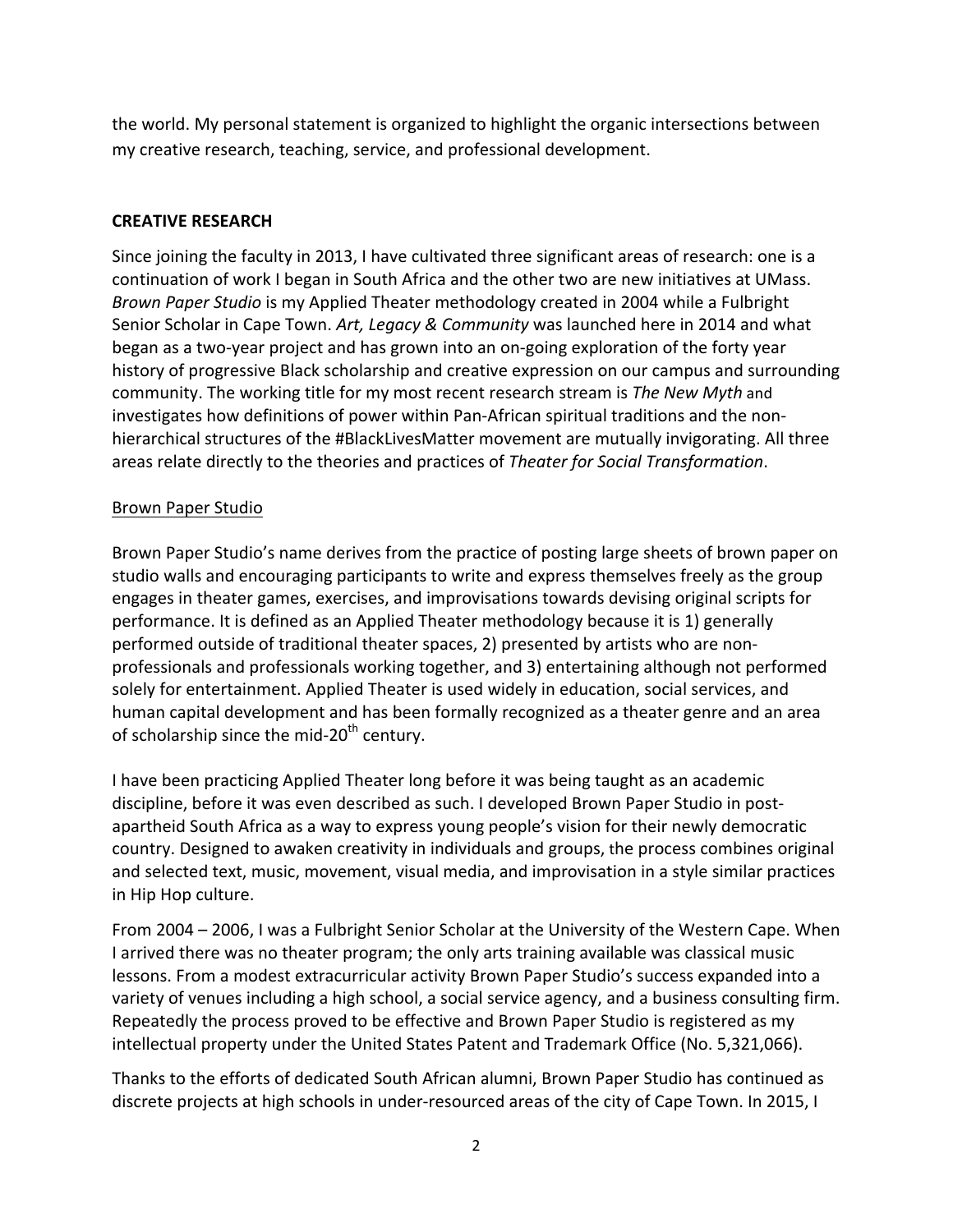was awarded a CHFA research grant to conduct facilitator training in Cape Town with the ultimate goal of connecting the South African and Stateside studios. Brown Paper Studio is now offered at UMass Theater as TH293P and a description of how the curriculum and training has adapted to the North American context is included in the Teaching section.

#### Art, Legacy & Community

Our area of Western Massachusetts boasts an unusually rich heritage of African American scholarship, arts, and culture that over the last fifty years has attracted some of the most influential figures in the Pan-Africanist canon along with legends of the Black Arts Movement.

Since the 1960s, when student activism gave rise to the WEB DuBois Dept. of Afro American Studies, an exceptional community evolved and UMass Amherst became a vibrant crossroads for Black culture and consciousness.

UMass and the Five College Consortium has hosted an impressive roster of luminaries: James Baldwin, Chinua Achebe, Nelson Stevens, Pearl Primus, Johnetta Cole, Max Roach, Archie Shepp, Joe Sam, Aishah Rahman, Samuel R. Delaney, Diana Ramos, Paul Carter Harrison and the list goes on. *Art, Legacy & Community* celebrates these many great contributors with the intention of paving the way for the current and upcoming generation of change agents. The project equally honors the profound impact of grassroots organizing and local activism.

The concept of Sankofa, as expressed in a proverb of the Akan language of West Africa states "se wo were fi na wosan kofa a yenki," which literally translated means "it is not taboo to go back and fetch what you forgot." Sankofa teaches us that we must go back to our roots in order to move forward. Through the process and product of theater, *Art, Legacy & Community* embodies the principle of Sankofa and seeks to illuminate our remarkably influential history. In doing so, the projects fosters a dynamic future vision for the all the people of this region.

With such an ambitious agenda, I assembled a dynamic team from among the Theater faculty: Prof Priscilla Page, Prof Gil McCauley and Prof Megan Lewis were all engaged as dramaturg, director, and archivist respectively.

From Sept 2014 – May 2016 our team collaborated to:

- $\circ$  tour staged readings to UMass Springfield and Holyoke Community College
- $\circ$  facilitate the Saturday School workshops in co-operation with a community group, Women of the African Diaspora
- $\circ$  present an evening on 'Black Power and the Spirit of Student Activism' at New Africa House featuring Prof Emeritus Ekwumeme Michael Thelwell and UMass alum and Brooklyn based educator and activist Obalase Stanley Kinard
- $\circ$  recruit students to enroll in the Multicultural Theater Practice Certificate
- $\circ$  host dramaturg Talvin Wilks to train students on how to adapt archival research regarding the Pioneer Valley's Black history for the stage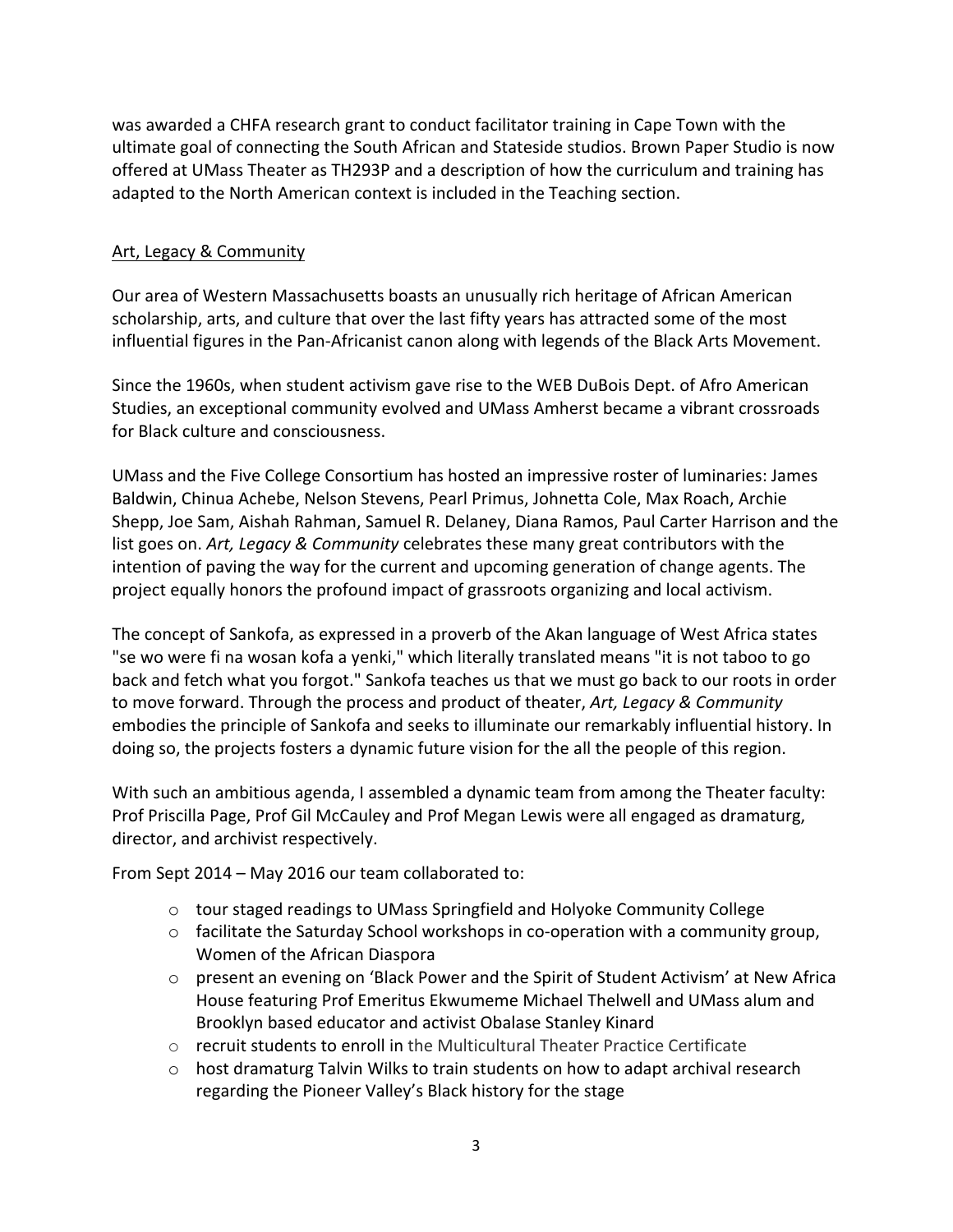- $\circ$  organize the 2016 Rand Lecture featuring Ping Chong and Talvin Wilks
- $\circ$  produce the culminating event, *Collidescope 2.0: Adventures in Pre- and Post-Racial America* (During the run of the show we hosted Chancellor Subbaswamy in an inspired post-show discussion with our cast and audience)

In the finest spirit of Theater for Social Transformation, *Collidescope* 2.0: Adventures in Pre- and Post-Racial America directly confronts institutionalized racism and racialized domestic terrorism. Originally produced at University of Maryland College Park, *Collidescope* is featured in *American Theatre* magazine's "Ferguson Theatre Syllabus" about "race and justice in the U.S.," a list of the most important contemporary plays "that speak to this essential American struggle." Our distinguished artistic team featured Ping Chong, a recipient of President Obama's National Medal of the Arts, Talvin Wilks, Bessie-award winning director and dramaturg, and scenic designer Mimi Lien, recipient of a MacArthur Fellowship.

### The New Myth

In summer 2014, I participated in an Andrew W. Mellon Faculty Seminar "Art for Life's Sake: Teaching with African Art from the Mead Art Museum" at Amherst College. There I met Prof Rowland Abiodun, professor of Art and Black Studies at Amherst College and subsequently audited his classes 'Art and Orature in Africa' (Fall 2015) and 'Myth, Ritual and Iconography in West Africa' (Spring 2016). These courses were the groundwork for my current line of research. I received a Whiting Foundation Travel Fellowship to attend the Osun festival in Nigeria, a centuries-old celebration held in honor of Osun, one of the primordial female water deities of the Yoruba culture. My project, 'Collective Creativity and Civic Life: the Osun-Osogbo Festival in Nigeria' afforded me three weeks immersion to observe social renewal catalyzed by ancient rituals and traditional ceremonies. I was able to observe how festival pushes people beyond their perceived limits; it is as an ecstatic release of communal energy making way for a new cycle of growth. It is this aspect of festival that I am integrating in my practice of Applied Theater - at this juncture in history we need to tell the most expansive and legendary stories possible, the kind of epic tales that are larger than life.

Continuing my explorations I traveled to Benin and Togo in summer 2017 and to Ghana in winter 2018 to attend celebrations in honor of Mami Wata, an archetypal energy perceived as both a singular primordial female water deity and as a pantheon of deities revered throughout the Continent. Once again, I was struck by the potential of these festivities to awaken imagination, creativity, and a sense of possibility in the communities involved. Most Applied Theater material is generated from personal histories and immediate community concerns. Myth, with its enduring capacity to instruct and uplift, encourages us to think beyond the everyday and mundane. Perhaps the most striking example of the convergence of myth and contemporary political discourse is the recent, blockbuster success of the Hollywood movie, *Black Panther,* where archetypal superheroes are called to address social justice issues concerning the identity, survival, and humanity of African and African diasporic people.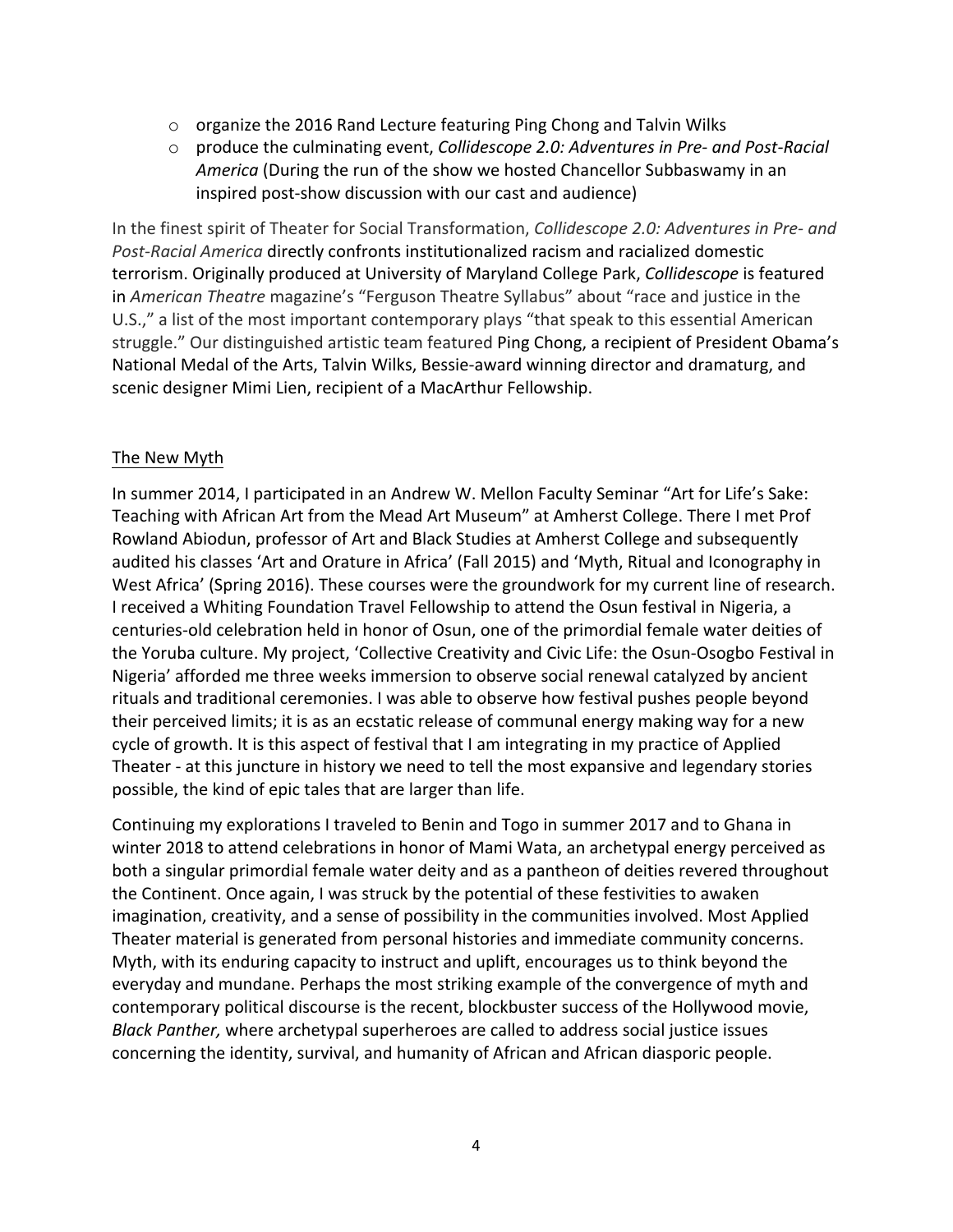#### **TEACHING**

### Philosophy

The spirit of exploration that I consistently cultivate in myself is a foundational principle in my teaching. My most important contribution to every student goes beyond the theoretical or practical information of theater craft; rather it is for the student to trust him or herself, to acknowledge themselves as intelligent, capable, creative, and worthy of success. As is evidenced in numerous student testimonials the ability to establish a laboratory atmosphere that is safe and supportive for true experimentation is one of my great strengths as a teacher. It is an environment where students' confidence blossoms. Many students have positively evaluated my classroom as a space to explore difficult topics, particularly discussions around race, class, gender, and physical ability. This solid grounding has allowed them to nurture their creativity beyond previous limitations.

In my classroom/studio/rehearsal space it's OK not to know; "right" answers can be stifling. It doesn't mean that sloppy work is acceptable, it means that taking a big risk, making a big leap, is encouraged. The tough, demanding moments as an artist are the doorways to true knowledge and, ideally, beauty. If you fall down and make a mess it's ok to get up, shake it off, even laugh and keep going to see what we've discovered collectively. The only way to ever be truly creative is not to fear mistakes, but rather to understand, respect and trust the process. Being an artist requires the precise discipline of a scientist just as being a scientist requires the courage of creativity. My constant reminder is to students; "If we knew how and what it was going to be every step of the way we would have done it already - we're here to generate something new".

#### **Courses**

Three of the five classes I teach are of my design and new to the UMass curriculum: Brown Paper Studio: An Applied Theater Process, Acting Fundamentals: Finding Yourself Onstage, and Performance + Research. The classes I have reimagined and revised over the last five years are Devised Theater and Group Studio (graduate level).

#### **Brown Paper Studio: An Applied Theater Process (TH293B)**

As mentioned above in the Creative Research section, Brown Paper Studio as a curriculum has had to adapt to the needs of North American students. My first year teaching the class, Fall 2013, was essentially testing my process in a new context. What I recognized in that first class was the students' lack of exposure to physical theater and a general unfamiliarity with theater as political and social commentary. In response, I've scheduled more time for physical training and have included films to stimulate discussion around current and historical events.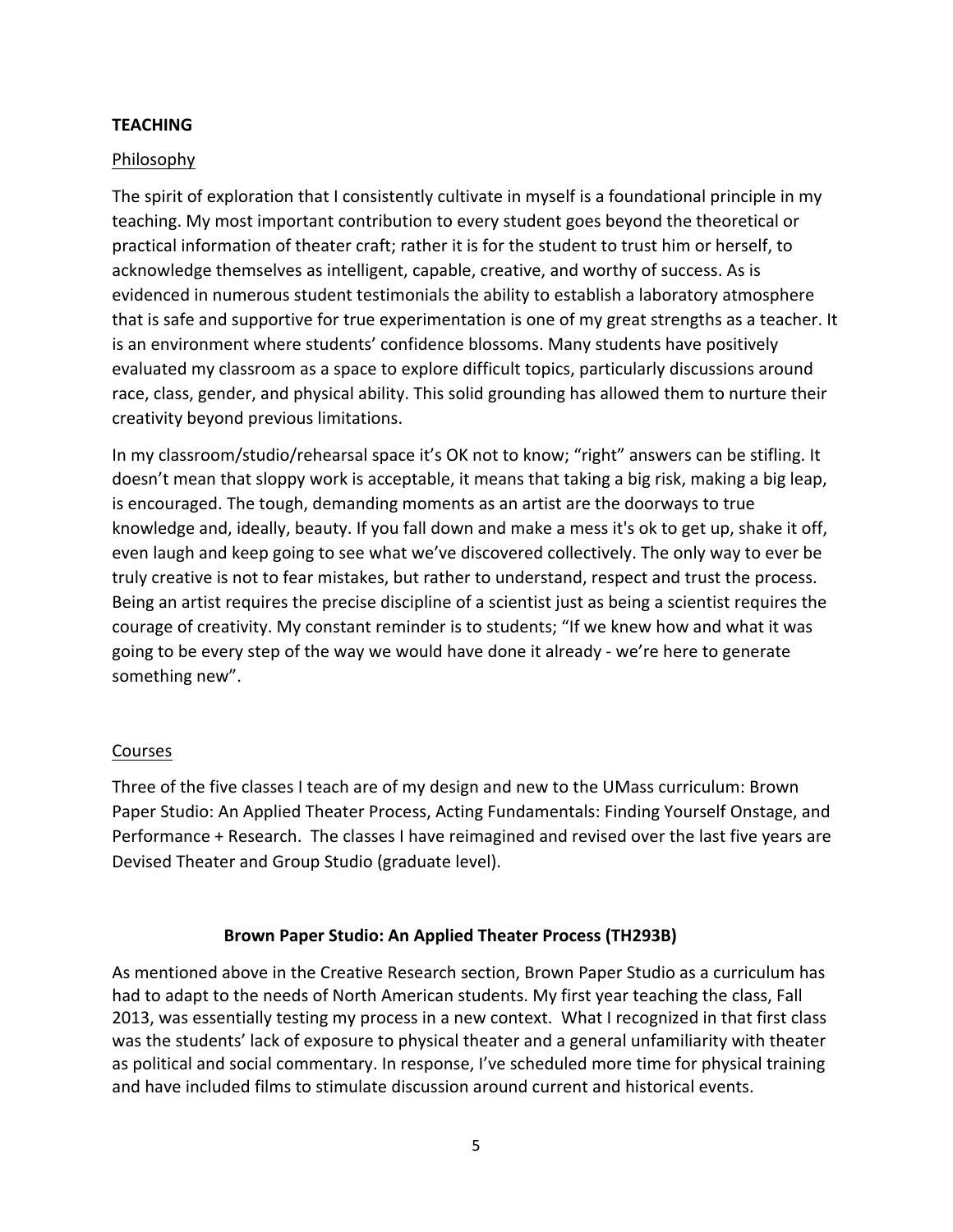In Fall 2014, Brown Paper Studio produced three videos about our stateside work as a cultural exchange with the Brown Paper Studio high school students in Cape Town (see my website to view videos). In Fall 2015 semester, the class conducted Brown Paper Studio sessions at Springfield Conservatory for the Arts (SCotA) for  $9<sup>th</sup>$  and  $10<sup>th</sup>$  graders. SCotA attracts predominantly Black and Latinx students and this was the first time UMass Theater offered workshops in the public school system. Brown Paper Studio is the first course offering Civic Engagement Service Learning (CESL) credits in the Theater Department. I describe my CESL fellowship activities below in the section on Funding.

In Fall 2017, my Brown Paper Studio class initiated what has become a major project: the creation of a performing arts space in the basement of New Africa House. With the approval of the Afro-Am Studies Dept. the students cleaned debris and trash, consolidated boxes and archival materials, moved furniture, created a stage space, and found enough chairs for an audience. With the Theater Department's loaned platforms, faculty donations of rugs and a sound system from the Afro-Am Department, the class produced an end-of-semester grand opening to a full house. During the spring semester students volunteered as actors, directors, house managers, stage managers, musicians, designers, tech crew, and publicists. With minimal publicity and no budget, their consistent efforts produced a season of nine events. In response to their outstanding efforts, funds from the Chancellor's office have beautifully renovated the basement performance and teaching space that will open in Fall 2018. It is a laboratory for the intersections of art, activism, research, and social change and will serve as a home for Brown Paper Studio.

Brown Paper Studio satisfies one of the course requirements for the Multicultural Theater Practice Certificate (see below for more details).

#### **Devised Theater: Principles & Practice (TH393N)**

Devised Theater is work created collaboratively by a group of artists who may take on the role and perspective of a variety of disciplines in the process i.e. actors become designers, writers become directors, dancers become dramaturgs, etc. Similar to Applied Theater, Devised Theater has been practiced for decades and only recently found its place as an academic discipline requiring more formal investigation. Devised Theater was taught once in the Theater Department prior my arrival on faculty. My Devised Theater class combines readings in performance theory and a brief history of 'devising' with practical studio work on the skills required for a company to create a new piece. Because devising theater requires months, sometimes years, of consistent work to realize a new piece, our ability to competently devise new work is limited.

Spring 2015 provided the opportunity for students to conduct research into Black History in the Pioneer Valley, and the excavated source material was ultimately portrayed onstage in the script for *Collidescope 2.0: Adventures in Pre- and Post-Racial America*. The syllabus for Spring 2017 focused on connecting various translations of the classic Greek tragedy *Antigone* to illuminate events following the fatal shooting of Michael Brown in Ferguson, MO, and the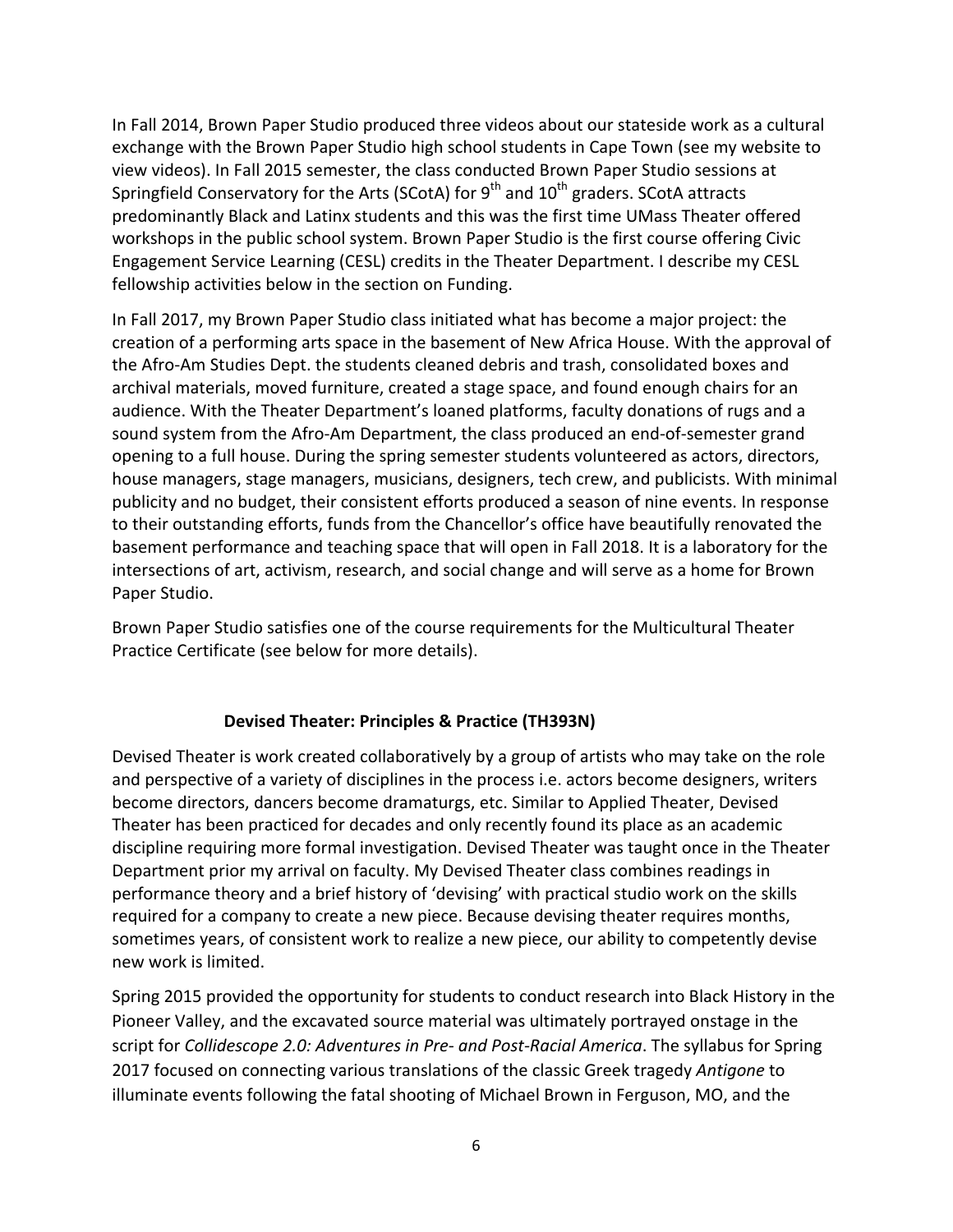subsequent uprisings and the birth of the Black Lives Matter movement. In Spring 2018, we used *Citizen: An American Lyric* by Claudia Rankine as our primary text and in our studio work we explored how this essentially poetic text could be crafted for performance about race in America.

# Acting Fundamentals: Finding Yourself Onstage (TH190EH)

This course is offered as a Gen Ed through Commonwealth Honors College (CHC). It introduces the basics of acting technique and is suitable both for students with no previous theater background and for those who are experienced performers. Key to the curriculum is creating an environment that encourages each participant's ability to trust their impulses by connecting fully to the body as the instrument of creativity. Acting Fundamentals' focus is two-fold: first, building confidence in one's ability to communicate effectively and persuasively, and second, establishing an artistic ensemble. This class has proved particularly beneficial as many of the CHC students are in the STEM fields and rarely get an opportunity to express themselves creatively, much less as performers. They leave the studio at the end of the semester connected to each other in ways that only the demands of live performance presents (student testimonials on my SRTIs affirm this).

My approach to this class which often has many novices is the same as if I were teaching Theater majors: I employ theater games, exercises, and readings to develop the skills necessary for the actor. Students engage in a guided study of self-observation, applying discoveries made through careful script analysis to their monologues and scene work. Defining a healthy process for giving and receiving feedback is a cornerstone of this course.

The culminating project is an Open Studio presentation for an invited audience. Students become the performers and producers, taking responsibility for simple design elements, stage management, publicity, and hospitality. Overall the curriculum emphasizes working as a cohort; a creative community becomes essential for students' individual and collective success.

Acting Fundamentals has become a popular required first semester course for an average of sixteen freshmen students in the Emerging Scholars Program of CHC. Emerging Scholars is a signature Residential Academic Program (RAP) for academically-talented, underrepresented, underserved, and first-generation college students. The year-long program prepares Emerging Scholars to become Honors scholars.

# **Group Studio: The Art of Collaboration (TH680)**

Group studio is a required course for all incoming MFA graduate students. It is a practical workshop, centered on a final collaborative project, where designers, dramaturgs, and directors create an original piece for presentation at the end of the semester. The objective is to develop a shared vocabulary and common creative experiences in the process of transforming text or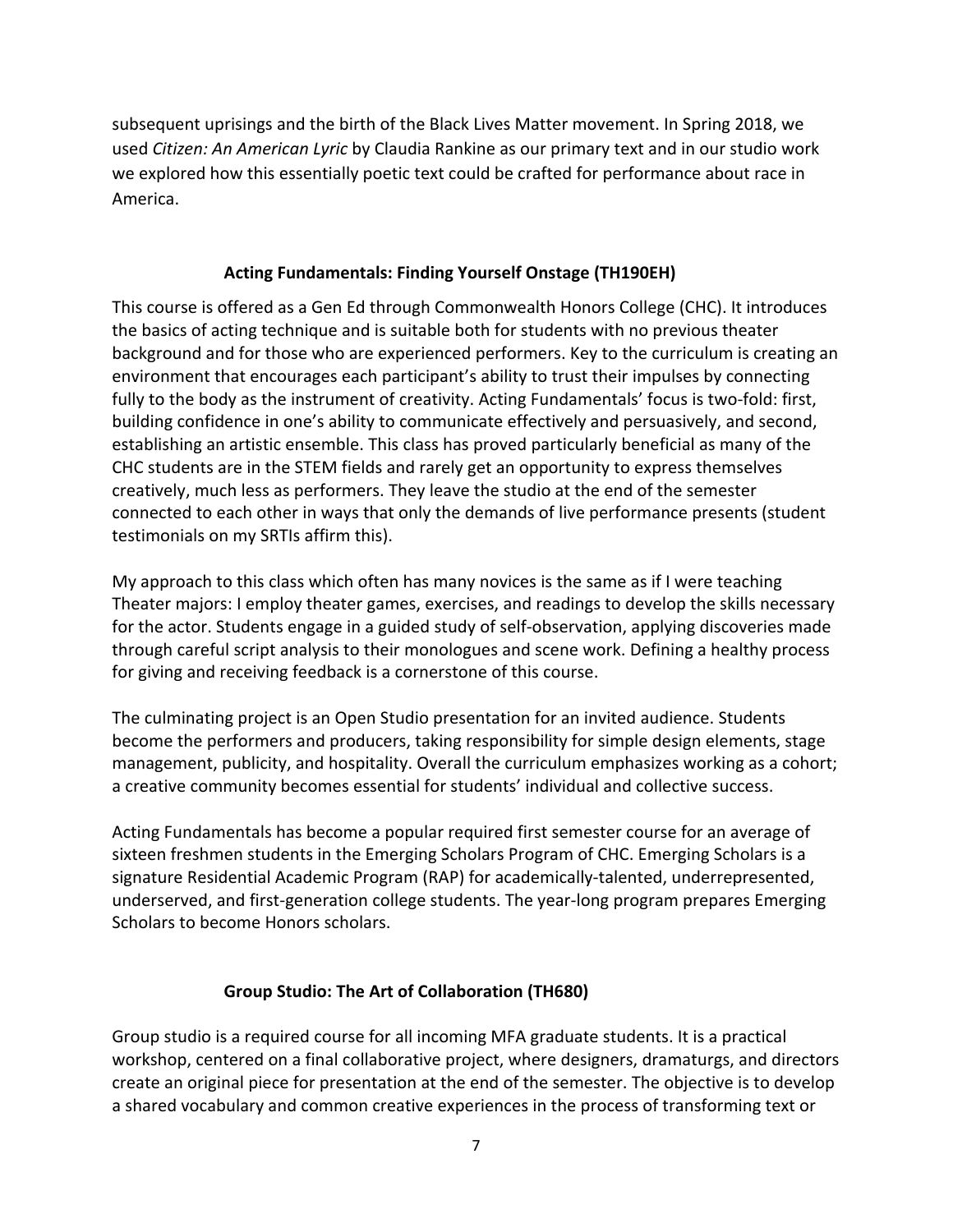idea into a performed event. All members of the studio may be asked to adopt the perspective of actor, director, designer, playwright, or producer. In order to foster a spirit of communitybuilding in our Department, I have redesigned the class to include an open invitation for visiting members of the faculty and staff to share their views and experiences on the 'art of collaboration,' including a session with the existing cohort of grad students to share their experiences in the Theater MFA program.

# **Performance + Research Studio (298P)**

Performance + Research Studio is designed to strengthen skills in the use of movement for ensemble building and to practice adapting a variety of texts for the stage. The goals are to improve techniques for collaboration, specifically using physical work such as Viewpoints to build ensemble and a shared movement vocabulary. Discussions around assigned readings and films are key to increasing self-awareness as a member of a pluralistic and diverse society.

# **Independent Study Projects (TH396, TH696)**

Every year since coming to UMass I have supported independent study projects with both graduate and undergraduate students. To supplement the syllabi for the graduate students I assign more in-depth readings, schedule regular one-on-one discussions, along with structuring opportunities for them to practice teaching their research topics.

# **SERVICE/AWARDS**

# Season Selection Committee – Theater Department

Along with faculty, staff, graduate and undergraduate students review proposals for productions and decide on the upcoming season.

# MOSAIC (Five College Multicultural Theater Committee) – Five College Consortium

For my first two years on faculty I served as a member of MOSAIC, a committee charged with furthering multicultural perspectives in theater in our community. For nearly two decades, it has done so by supporting visits from guest artists, five-college productions, and workshops that foreground the experiences of people of color.

# Honors Program Director (HPD) – Commonwealth Honors College

I have served HPD for the Theater dept. since 2014. I am the advisor to CHC theater majors and CHC students interested in independent studies and course substitutions for departmental honors credit.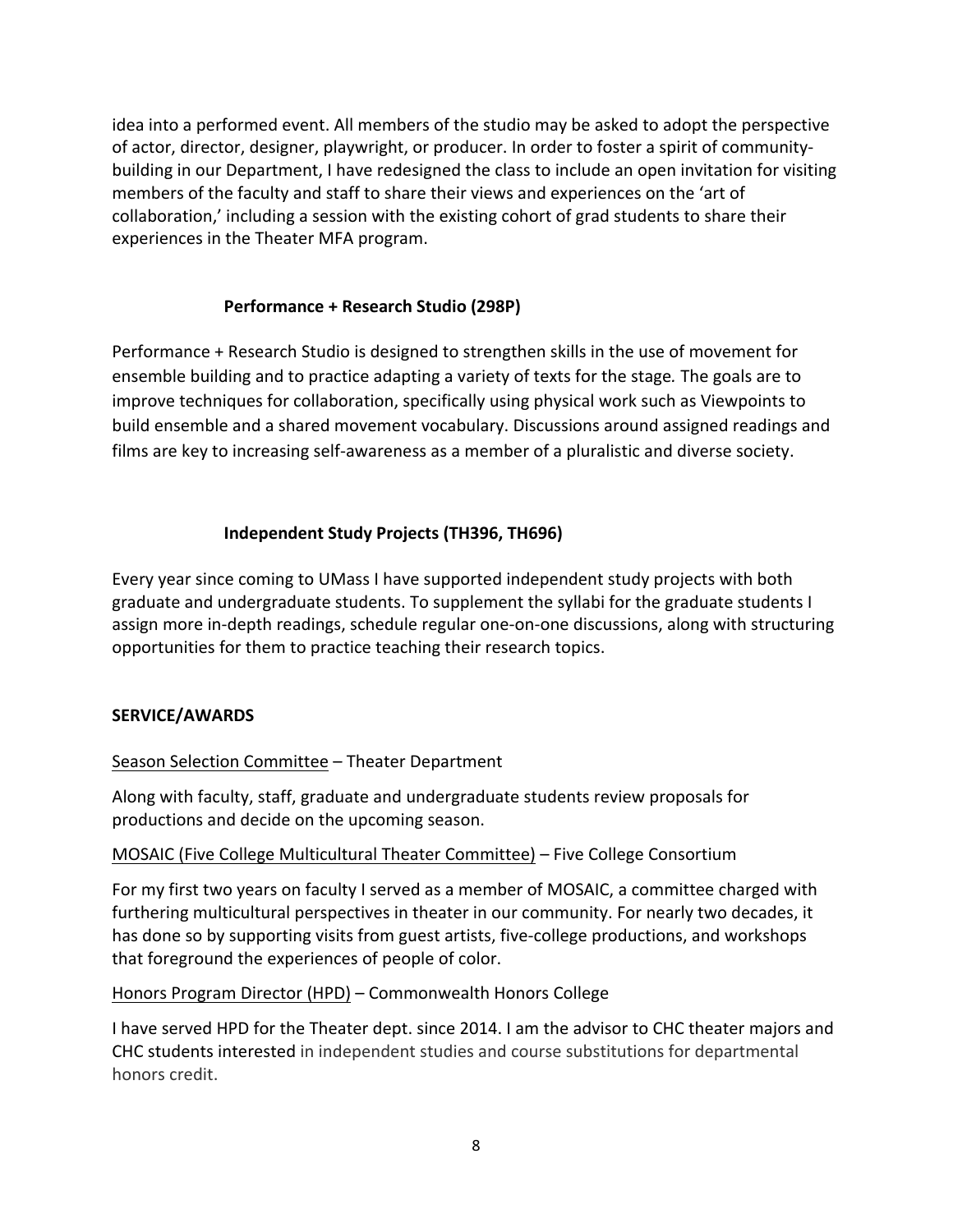# Multicultural Theater Practice Certificate Committee – Theater Department

The Multicultural Theater Practice Certificate became an official program, the only one of its kind in the country, in Sept 2014 and is open to students throughout the Five Colleges. Directed by Prof Priscilla Page this certificate is unique to UMass and blends the teaching of history and theory with practical aspects of theater-making by offering students an opportunity to deepen their studies in this important area of arts and academic study. Our committee has successfully focused on curriculum, publicity, recruitment and forging connections with arts organizations in Springfield, Holyoke, Hartford and New York to provide sites for student internships.

# Performing Arts and Culture in South Africa: The Grahamstown Festival Course - Theater Dept.

I was the co-leader for the 2014 inaugural trip of Prof Megan Lewis' groundbreaking course and served as support faculty in 2015. Using the performing arts as a lens into South African culture, undergraduate and graduate students see over twenty world-class productions in every conceivable genre and meet with inspiring African artists. This course offers many opportunities to write about, discuss, and reflect on the work in its social, political and historical context and to consider their own positions as global citizens of the world.

# Honors Award  $2015 - Art$ , Legacy & Community

Our Art, Legacy & Community team of Prof Page, Prof McCauley, Prof Lewis and myself were honored for the achievements of our project's first year in April 2015 at the annual honors dinner in the Campus Center.

# Residential First-Year Experience Student Choice Award - 2014/15

I was nominated for my positive contributions to their experience at UMass Amherst. Nominations are made for a variety of reasons; inspiring students to learn, facilitating engaging and motivating lectures, going above and beyond to support first-year students, helping students adjust to college and challenging students to reach their potential.

# Graduate Student Committees - Theater Department

I serve on MFA candidates' committees in the areas of Performance and Dramaturgy

Nominated for Distinguished Teaching Award - 2018

# **PROFESSIONAL DEVELOPMENT**

# Alexander Technique – 2018, 2014

Alexander Technique is a method that works to change movement habits in our everyday activities. By avoiding unnecessary muscular and mental tension more energy is freed up for the creative process and has proved particularly beneficial in actor training. I am studying Alexander Technique with Missy Vineyard, a master teacher of over thirty years' experience.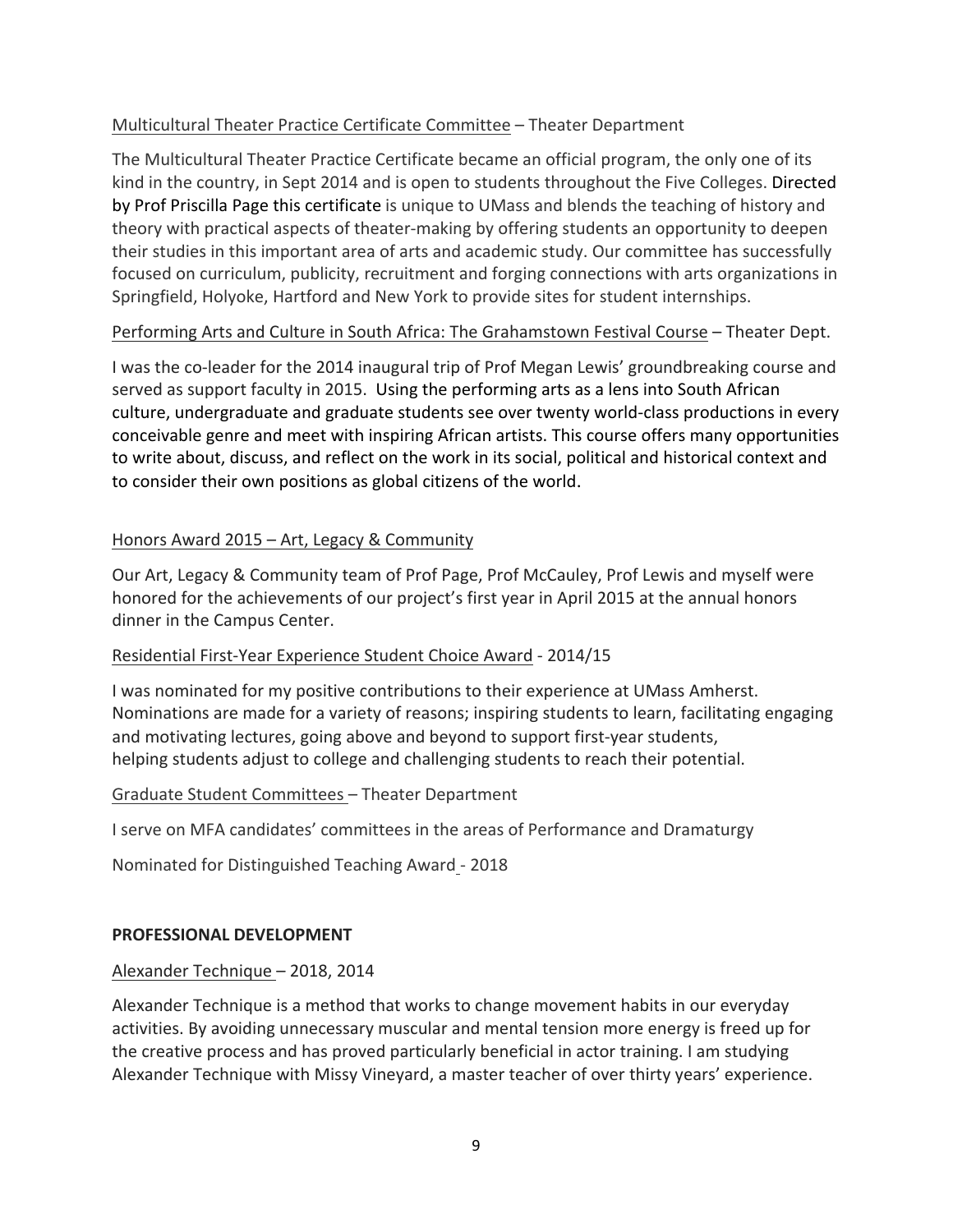### Andrew Mellon Faculty Seminar - 2014

Attended a two day seminar "Art for Life's Sake: Teaching with African Art at Amherst College's Mead Art Museum" conducted by Dr. Kate Ezra, Nolen Curator of Education and Academic Affairs at Yale University Art Gallery. This excellent opportunity deepened my knowledge and appreciation of African visual art and enriched my interdisciplinary approach to theater making.

### Auditing Black Studies and Art History classes at Amherst College – 2015/16

Following the Andrew Mellon Faculty Seminar I continued my study of African art and traditional West African culture. I audited Prof Rowland Abiodun's class 'Visual Arts and Orature' (fall 2015) and 'Myth, Ritual and Iconography' (spring 2016).

### National Black Studies Conference (NBSC) – 2018

Presented the paper *Bring the Artists Home* detailing the history of performing and visual artists' impact in the founding of the WEB DuBois Dept. of Afro-American Studies at UMass.

#### **FUNDING**

With the assistance of my Art, Legacy & Community team, I have raised \$103,478 plus in-kind donations over the past five years. Grants are listed according to project:

#### Brown Paper Studio

Humanities and Fine Arts (HFA) Faculty Research Grant FY15 (\$3,000) Commonwealth Honors College (CHC) South African Training Intensive FY15 (\$1,000) FRG/HEG Faculty Research Grant FY17 (\$12,518 - supports Applied Theater training and New Myth research)

# Art, Legacy & Community

President's Creative Economy Fund FY15/16 (\$32,000) Public Service Endowment Grant FY15 (\$15,000) Chancellor's office FY16 (\$10,000) Rand Lecture Fund FY16 (\$6,700) MOSAIC – Five College Multicultural Theater Committee FY15 (\$5,000) Five College Theater Chairs FY16 (\$3,500) Amherst College English dept. (\$1,000) UMass History dept. (\$500) UMass English dept. (\$500) Dean's office Commonwealth Honors College (\$300) MHC History dept. (\$200) UMass Communications dept. (\$100) Graduate Research Assistant MSP Flex Grant (\$500)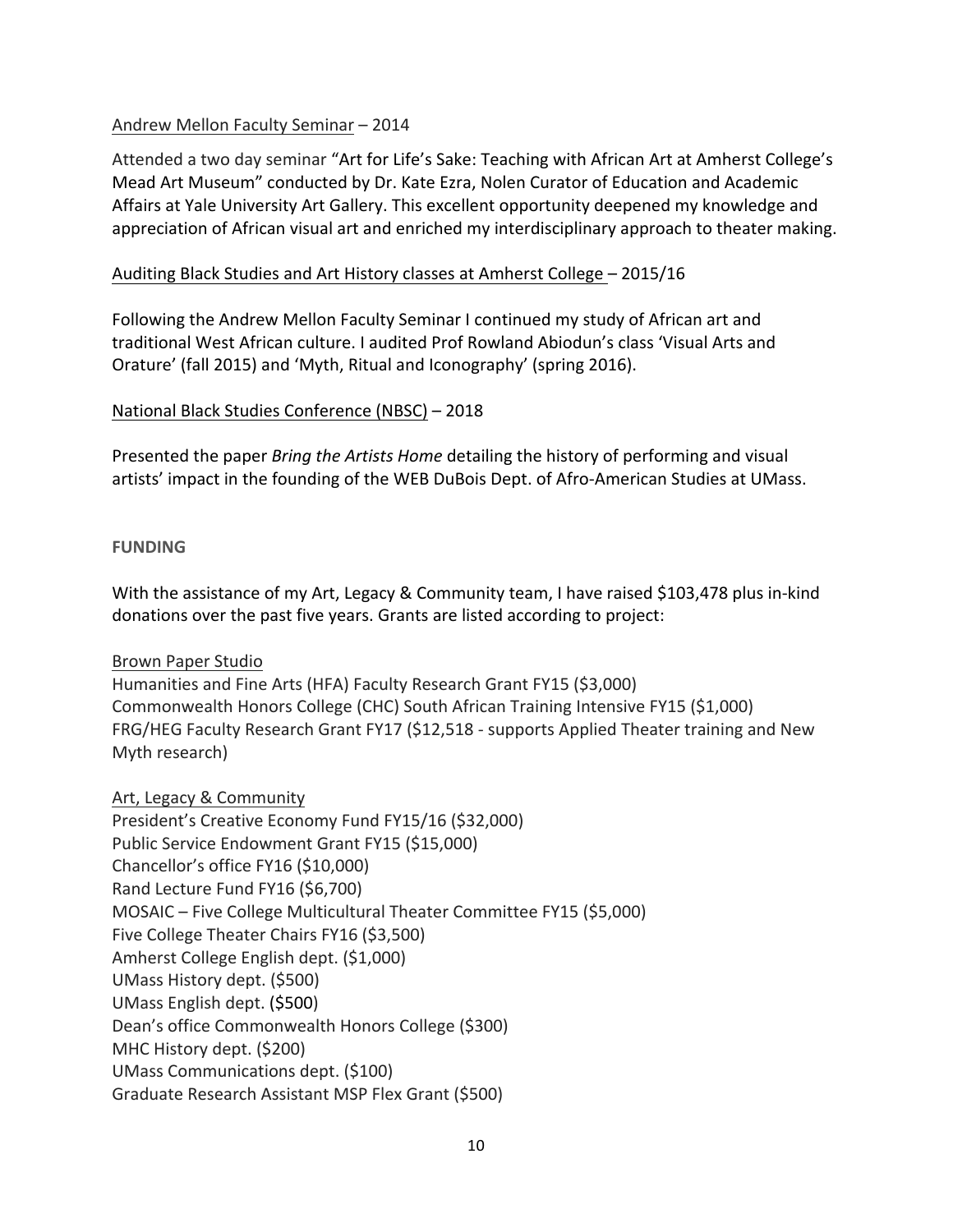In-Kind Contributions: Guest Artists' accommodation at Amherst College's Bailey Brown House - Nov/Dec 2014, Feb/Mar 2015 and March 2016. Graduate Assistants from WEB DuBois Dept. of Afro-Am Studies - FY15/FY16

#### The New Myth

Jasper Whiting Foundation Travel Fellowship to Osun Festival in Nigeria FY 16(\$5,860)

#### Professional Development

MSP Flex Grants FY14, FY17 for Alexander Technique Training (\$500) CHC Faculty Development - co-leader for 2014 National Arts Festival in South Africa (\$2000) MSP Research Fund FY15 - regional and local theater tickets (\$500) MSP Research Fund FY16 - African art books (\$800) MSP Research Fund FY17 – Presenter at National Council of Black Studies Conference (\$500)

Civic Engagement Service Learning (CESL) Faculty Fellowship Jan - Dec 2015 (\$1,000) Incorporated service learning more fully into Brown Studio. Attended monthly meetings, revised syllabi and launched Brown Paper Studio sessions into a Springfield public school.

#### **CONCLUSION**

As a UMass Amherst professor, I find myself at a similar moment in history to when I first came to the Valley in the 1970s and students across the nation were voicing their demands for change. Consistent with that earlier era, students today are challenging fundamental assumptions in American society around issues of race, inclusion, and human rights. What is new to this  $21^{st}$  century movement are young people's understanding that they are confronting a global system of inequity and injustice. I admire their zeal bolstered by the ability of technology and instant communication to assist in effecting change.

In evaluating ourselves there are quantifiable numbers that indicate success; the Theater department has an increased enrollment among students of color, more theater majors of color, more playwrights of color on the mainstage and our audiences are visibly more diverse. Listening to our students in class, our audience in talkbacks and our faculty and staff in meetings, I am confident that our Department has been at the forefront of increased diversity and inclusiveness on our campus and I recognize the pivotal role I have played in our progress.

The successes of the past five years are testimony to an extraordinary level of support I have received from my Department overall; from my Chairs, my fellow faculty members, and particularly the efforts of two outstanding colleagues, Dr. Priscilla Page and Dr. Megan Lewis. I mention these deeply committed educators because working as a team we have set an excellent example for our students regarding solidarity, allyship, and genuine mutual respect.